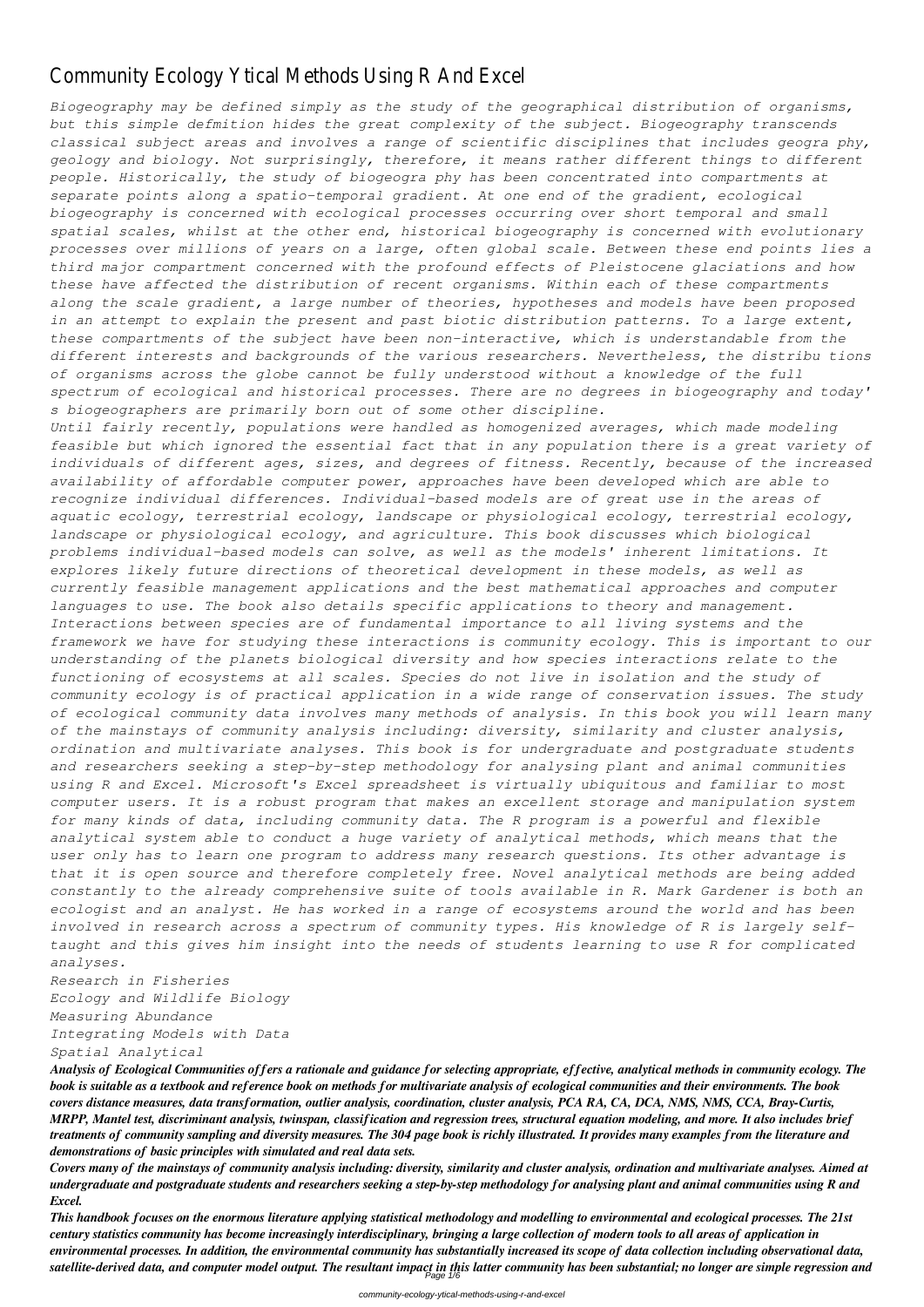*analysis of variance methods adequate. The contribution of this handbook is to assemble a state-of-the-art view of this interface. Features: An internationally regarded editorial team. A distinguished collection of contributors. A thoroughly contemporary treatment of a substantial interdisciplinary interface. Written to engage both statisticians as well as quantitative environmental researchers. 34 chapters covering methodology, ecological processes, environmental exposure, and statistical methods in climate science.*

*Modeling and Managing Interdependent Complex Systems of Systems*

*McGraw-Hill Encyclopedia of Science and Technology*

*The sciences and engineering. B*

*Data Collection, Exploration, Analysis and Presentation*

*Methods for the Estimation of Population Size and Species Richness*

**An accessible introduction to the theory and practice of multivariate analysis for graduates, researchers and professionals dealing with ecological problems.**

**A synthesis of contemporary analytical and modeling approaches in population ecology The book provides an overview of the key analytical approaches that are currently used in demographic, genetic, and spatial analyses in population ecology. The chapters present current problems, introduce advances in analytical methods and models, and demonstrate the applications of quantitative methods to ecological data. The book covers new tools for designing robust field studies; estimation of abundance and demographic rates; matrix population models and analyses of population dynamics; and current approaches for genetic and spatial analysis. Each chapter is illustrated by empirical examples based on real datasets, with a companion website that offers online exercises and examples of computer code in the R statistical software platform. Fills a niche for a book that emphasizes applied aspects of population analysis Covers many of the current methods being used to analyse population dynamics and structure Illustrates the application of specific analytical methods through worked examples based on real datasets Offers readers the opportunity to work through examples or adapt the routines to their own datasets using computer code in the R statistical platform Population Ecology in Practice is an excellent book for upper-level undergraduate and graduate students taking courses in population ecology or ecological statistics, as well as established researchers needing a desktop reference for contemporary methods used to develop robust population assessments. A comprehensive handbook outlining state-of-the-art analytical techniques used in geomicrobiology, for advanced students, researchers and professional scientists.**

**An Integrated Approach to the Study of Animal and Plant Distributions Methods in Ecoacoustics**

### **Proceedings of the National Academy of Sciences of the United States of America Making Sense of Complex Data**

**CE.**

All the information researchers, students, and practitioners need to conducted innovative, state-of-the-art research on small mammals. Rodents and insectivores constitute the vast majority of mammals on our planet, yet we often overlook the importance of this group. As seed dispersers, prey species, and disease regulators, these animals are critical to the functioning of our ecological systems. While considerable material exists that describes these species, there has been no dedicated guide explaining how to effectively research them—until now. Methods for Ecological Research on Terrestrial Small Mammals is a onestop resource compiling all the information readers need to conduct state-of-the-art research on small terrestrial mammals across the globe. The authors cover the full spectrum of issues, from capture, handling, identification, reproduction, demography, and taxonomy to behavior, diet, evolution, diseases, movements, morphometrics, and more. They also: • highlight the latest techniques while carefully explaining the tried-and-tested methods needed to conduct rigorous scientific inquiries; • provide step-by-step examples and case studies, demonstrating how the methods discussed can be used in actual research projects; • compare and contrast methodologies, analytical techniques, and software packages, helping researchers determine which pathways and tools will yield the best results for their studies. A comprehensive and invaluable resource, Methods for Ecological Research on Terrestrial Small Mammals is a must-have for any ecologist working on small mammals. Community ecology has undergone a transformation in recent years, from a discipline largely focused on processes occurring within a local area to a discipline encompassing a much richer domain of study, including the linkages between communities separated in space (metacommunity dynamics), niche and neutral theory, the interplay between ecology and evolution (ecoevolutionary dynamics), and the influence of historical and regional processes in shaping patterns of biodiversity. To fully understand these new developments, however, students continue to need a strong foundation in the study of species interactions and how these interactions are assembled into food webs and other ecological networks. This new edition fulfils the book's original aims, both as a much-needed up-to-date and accessible introduction to modern community ecology, and in identifying the important questions that are yet to be answered. This research-driven textbook introduces state-of-the-art community ecology to a new generation of students, adopting reasoned and balanced perspectives on as-yet-unresolved issues. Community Ecology is suitable for advanced undergraduates, graduate students, and researchers seeking a broad, up-todate coverage of ecological concepts at the community level. From earlier ecological studies it has become apparent that simple univariate or bivariate statistics are often inappropriate, and that multivariate statistical analyses must be applied. Despite several difficulties arising from the application of multivariate methods, community ecology has acquired a mathematical framework, with three consequences: it can develop as an exact science; it can be applied operationally as a computer-assisted science to the solution of environmental problems; and it can exchange information with other disciplines using the language of mathematics. This book comprises the invited lectures, as well as working group reports, on the NATO workshop held in Roscoff (France) to improve the applicability of this new method numerical ecology to specific ecological problems. Developments in Numerical Ecology Bibliography of Agriculture

Handbook of Environmental and Ecological Statistics

Page 2/6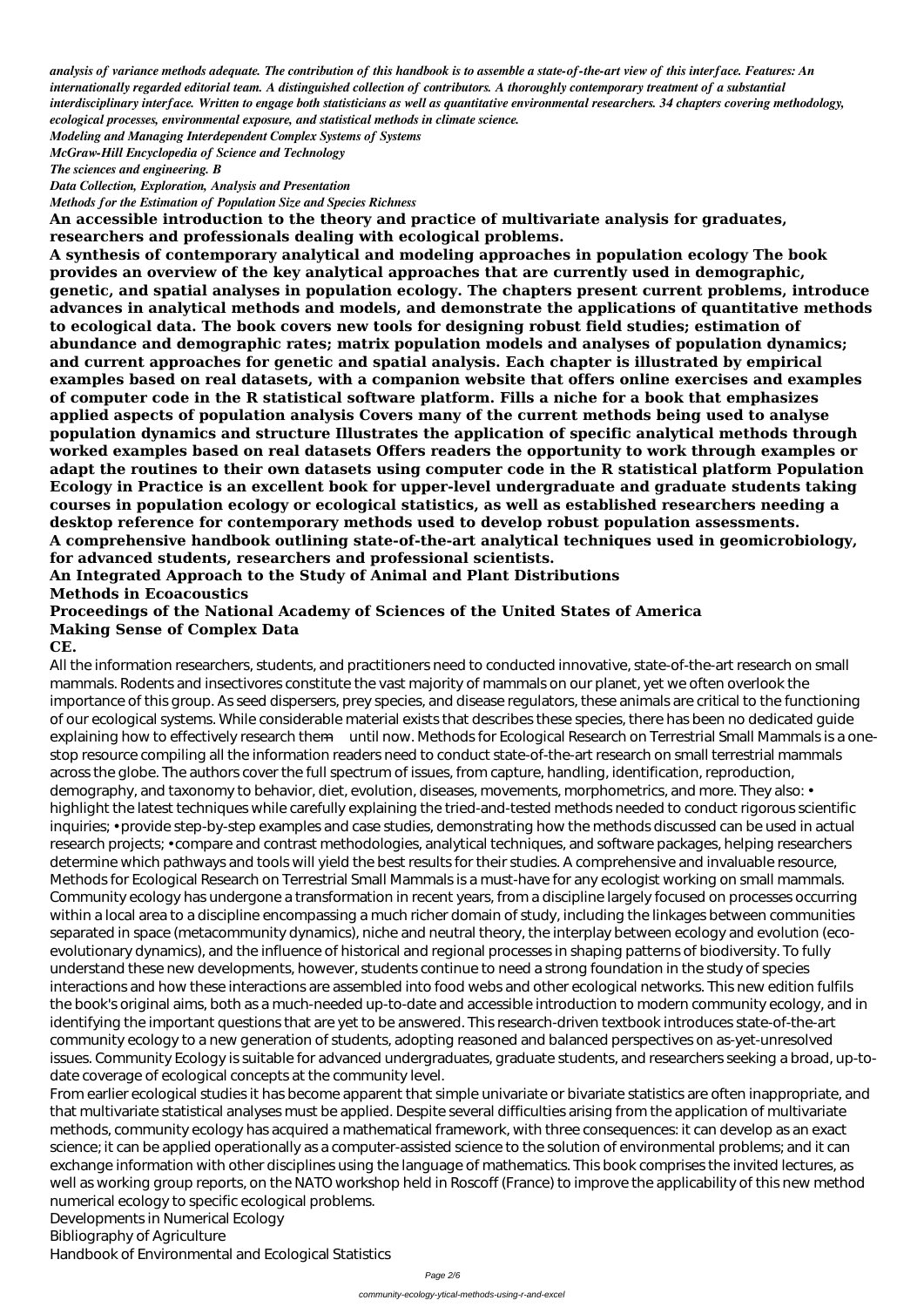#### Multivariate Analysis of Ecological Data using CANOCO 5

#### The Acoustic Complexity Indices

Measuring the abundance of individuals and the diversity of species are core components of most ecological research proje conservation monitoring. This book brings together in one place, for the first time, the methods used to estimate the abund individuals in nature. The statistical basis of each method is detailed along with practical considerations for survey design a collection. Methods are illustrated using data ranging from Alaskan shrubs to Yellowstone grizzly bears, not forgetting Cost and Prince Edward Island lobsters. Where necessary, example code for use with the open source software R is supplied. Wh reference is made to other widely used programs. After opening with a brief synopsis of relevant statistical methods, the f with the abundance of stationary items such as trees, shrubs, coral, etc. Following a discussion of the use of quadrats and contexts of forestry sampling and the assessment of plant cover, there are chapters addressing line-intercept sampling, the neighbour distances, and variable sized plots. The second section deals with individuals that move, such as birds, mammals, etc. Approaches discussed include double-observer sampling, removal sampling, capture-recapture methods and distance sa final section deals with the measurement of species richness; species diversity; species-abundance distributions; and other diversity such as evenness, similarity, turnover and rarity. This is an essential reference for anyone involved in advanced und postgraduate ecological research and teaching, or those planning and carrying out data analysis as part of conservation sur monitoring programmes.

This edited volume is an introduction to diverse methods and applications in operations research focused on local populatio community-based organizations that have the potential to improve the lives of individuals and communities in tangible ways. themes include: space, place and community; disadvantaged, underrepresented or underserved populations; international and applications; multimethod, cross-disciplinary and comparative approaches and appropriate technology; and analytics. The book comprised of eleven original submissions, a re-print of a 2007 article by Johnson and Smilowitz that introduces CBOR, and a chapter that provides policy motivation, antecedents to CBOR in OR/MS, a theory of CBOR and a comprehensive review of is hoped that this book will provide a resource to academics and practitioners who seek to develop methods and applicatio divide between traditional OR/MS rooted in mathematical models and newer streams in 'soft OR' that emphasize problem structuring methods, critical approaches to OR/MS and community engagement and capacity-building.

This is a book about the scientific process and how you apply it to data in ecology. You will learn how to plan for data colle assemble data, how to analyze data and finally how to present the results. The book uses Microsoft Excel and the powerfu program to carry out data handling as well as producing graphs. Statistical approaches covered include: data exploration; te difference – t-test and U-test; correlation – Spearman's rank test and Pearson product-moment; association including Chi-square and goodness of fit; multivariate testing using analysis of variance (ANOVA) and Kruskal-Wallis test; and multiple regression taught in this book include: how to plan ecological projects; how to record and assemble your data; how to use R and Exce analysis and graphs; how to carry out a wide range of statistical analyses including analysis of variance and regression; hove professional looking graphs; and how to present your results. New in this edition: a completely revised chapter on graphics types and their uses, Excel Chart Tools, R graphics commands and producing different chart types in Excel and in R; an expandient range range range range range range range range range range range range range range range ra support material online, including; example data, exercises and additional notes & explanations; a new chapter on basic com statistics, biodiversity and similarity; chapter summaries and end-of-chapter exercises. Praise for the first edition: This book in for all those looking at how to design investigations and collect data to support their findings. - Sue Townsend, Biodivers Manager, Field Studies Council [M]akes it easy for the reader to synthesise R and Excel and there is extra help and sample on the free companion webpage if needed. I recommended this text to the university library as well as to colleagues at my on R. Although I initially bought this book when I wanted to discover R I actually also learned new techniques for data mani management in Excel – Mark Edwards, EcoBlogging A must for anyone getting to grips with data analysis using R and excel 5-star review It has been very easy to follow and will be perfect for anyone. - Amazon 5-star review A solid introduction to Excel and R. The writing is clear and informative, the book provides plenty of examples and figures so that each string of co in Excel is understood by the reader. – Goodreads, 4-star review

Ecology

Populations, Communities and Ecosystems

Community-Based Operations Research

The Tangled Web of Community Ecology

Readings in Population and Community Ecology

*Encyclopedia of Animal Behavior, Second Edition, the latest update since the 2010 release, builds upon the solid foundation established in the first edition. Updated sections include Host-parasite interactions, Vertebrate social behavior, and the introduction of 'overview essays' that boost the book's comprehensive detail. The structure for the work is modified to accommodate a better grouping of subjects. Some chapters have been reshuffled, with section headings combined or modified. Represents a one-stop resource for scientifically reliable information on animal behavior Provides comparative approaches, including the perspective of evolutionary biologists, physiologists, endocrinologists, neuroscientists and psychologists Includes multimedia features in the online version that offer accessible tools to readers looking to deepen their understanding Ecological communities are governed by complicated processes that give rise to observable patterns. Making sense of these patterns, much less inferring the underlying processes, has proved challenging for several reasons. Manipulative experiments in natural communities may not be feasible due to large numbers of variables, lack of adequate replication, or the risk of undesirable consequences (e.g., introducing an invasive species). The multivariate nature of ecological datasets presents analytical problems as well; many statistical techniques familiar to ecologists have difficulty handling large numbers of potentially collinear variables. I present results from three studies of spider communities in which I employ a combination of familiar and less familiar statistical approaches to elucidate the factors*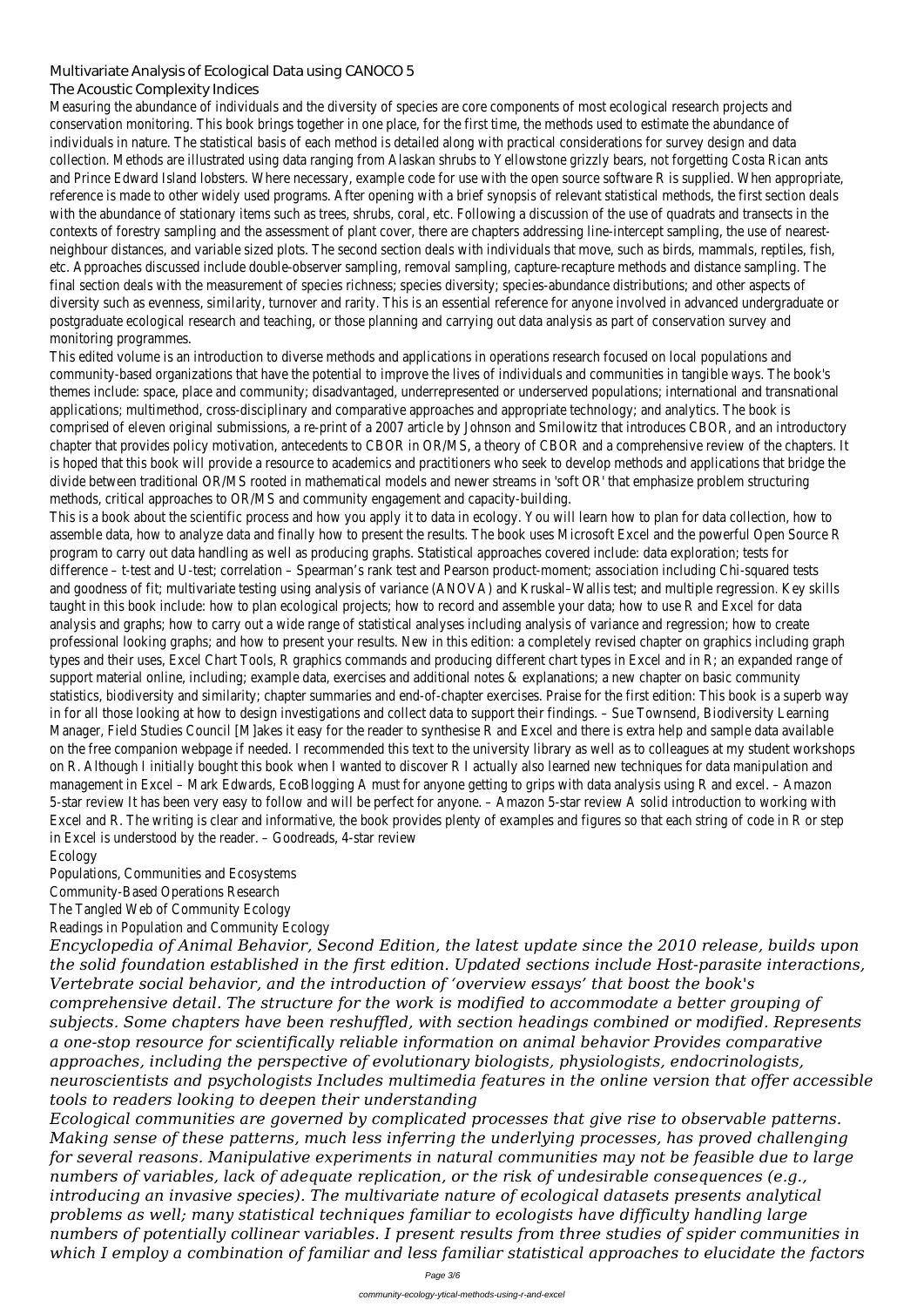*influencing community structure in spiders. These approaches include null model analyses, nonmetric multidimensional scaling (NMS) for variable reduction of predictor and response data matrices, multiple regression, and observed variable structural equation modeling (SEM). While NMS has been employed as a multivariate descriptive analysis, examples of its use in further analyses are rare. SEM is a technique widely applied in other fields, but has only recently been used in ecological studies. General results from analyses of these three studies suggest that: 1) significant patterns of spider species cooccurrence based on null model analyses are consistent with a hypothesis of shared habitat preferences rather than one of species interactions, 2) in multiple regressions using NMS axes as predictor and response variables to compare the roles of plant species composition and habitat architecture in influencing spider species composition, the plants explained as much or more variation as the architecture, and 3) based on SEM analyses using NMS axes for spider species, plant species, arthropod orders and habitat architecture as variables, plant species composition acts both indirectly (through its effect on arthropods and architecture) and directly. The combination in these analyses of a traditionally descriptive multivariate approach (NMS) with null models, a classic regression approach, and SEM permits the analysis of otherwise statistically intractable datasets (the original data matrices). This suite of approaches provides new insights into spider community structure, and can be applied by ecologists working in other systems as well.*

*Many microbial ecology experiments use sequencing data to measure a community s response to an experimental treatment. In a common experimental design, two units, one control and one experimental, are sampled before and after the treatment is applied to the experimental unit. The four resulting samples contain information about the dynamics of organisms that respond to the treatment, but there are no analytical methods designed to extract exactly this type of information from this configuration of samples. Here we present an analytical method specifically designed to visualize and generate hypotheses about microbial community dynamics in experiments that have paired samples and few or no replicates. The method is based on the Poisson lognormal distribution, long studied in macroecology, which we found accurately models the abundance distribution of taxa counts from 16S rRNA surveys. To demonstrate the method s validity and potential, we analyzed an experiment that measured the effect of crude oil on ocean microbial communities in microcosm. Our method identified known oil degraders as well as two clades, Maricurvus and Rhodobacteraceae, that responded to amendment with oil but do not include known oil degraders. Furthermore, our approach is sensitive to organisms that increased in abundance only in the experimental unit but less sensitive to organisms that increased in both control and experimental units, thus mitigating the role of bottle effects.*

## *Analytical Biogeography*

*Decision Modeling for Local Impact and Diverse Populations*

*Theoretical Approaches to Community Ecology*

# *A Project Guide*

# *Next Generation Sequencing and Microbial Ecology*

*Functional and Phylogenetic Ecology in R is designed to teach readers to use R for phylogenetic and functional trait analyses. Over the past decade, a dizzying array of tools and methods were generated to incorporate phylogenetic and functional information into traditional ecological analyses. Increasingly these tools are implemented in R, thus greatly expanding their impact. Researchers getting started in R can use this volume as a step-by-step entryway into phylogenetic and functional analyses for ecology in R. More advanced users will be able to use this volume as a quick reference to understand particular analyses. The volume begins with an introduction to the R environment and handling relevant data in R. Chapters then cover phylogenetic and functional metrics of biodiversity; null modeling and randomizations for phylogenetic and functional trait analyses; integrating phylogenetic and functional trait information; and interfacing the R environment with a popular C-based program. This book presents a unique approach through its focus on ecological analyses and not macroevolutionary analyses. The author provides his own code, so that the reader is guided through the computational steps to calculate the desired metrics. This guided approach simplifies the work of determining which package to use for any given analysis. Example datasets are shared to help readers practice, and readers can then quickly turn to their own datasets. The book titled "Next Generation Sequencing and Microbial Ecology" is a very timely and succinct compilation of the current developments in nucleic acid sequencing methods and their applications especially in helping understand microbial interaction and their form, community structure and function in various biotic communities. The book introduces the readers to different methods of sequencing DNA - from conventional to next generation sequencing, and discussing invariably the limitation and advantages of each of these methods, with respect to microbial ecology studies. The book highlights several gene families which have been favourably taken up in the recent past for the purpose of dissecting the communities and their possible roles. In this book, we also discuss some very novel aspects of microbial ecology, like "the metagenomics approach", which scientist have been able to work out mainly by culture independent approaches. We will highlight how this is helping us understand the structural and functional aspect i.e., "who is out there" and "what they are doing" in a number of different environments and the ecological significance of these aspects.We hope that the book will find a useful for students, researchers and teachers as a reference for choosing an appropriate sequencing approach, with respect to the gene family and analytical methods for studying microbes and their role in a community/ecosystem. Suggestions for improving the book are cordially invited. This novel, interdisciplinary text achieves an integration of empirical data and theory with the aid of mathematical models and statistical methods. The emphasis throughout is on spatial ecology and evolution, especially on the interplay between environmental heterogeneity and biological processes. The book provides a coherent theme by interlinking the modelling approaches used for different subfields of spatial ecology: movement ecology, population ecology, community ecology, and genetics and evolutionary* Page 4/6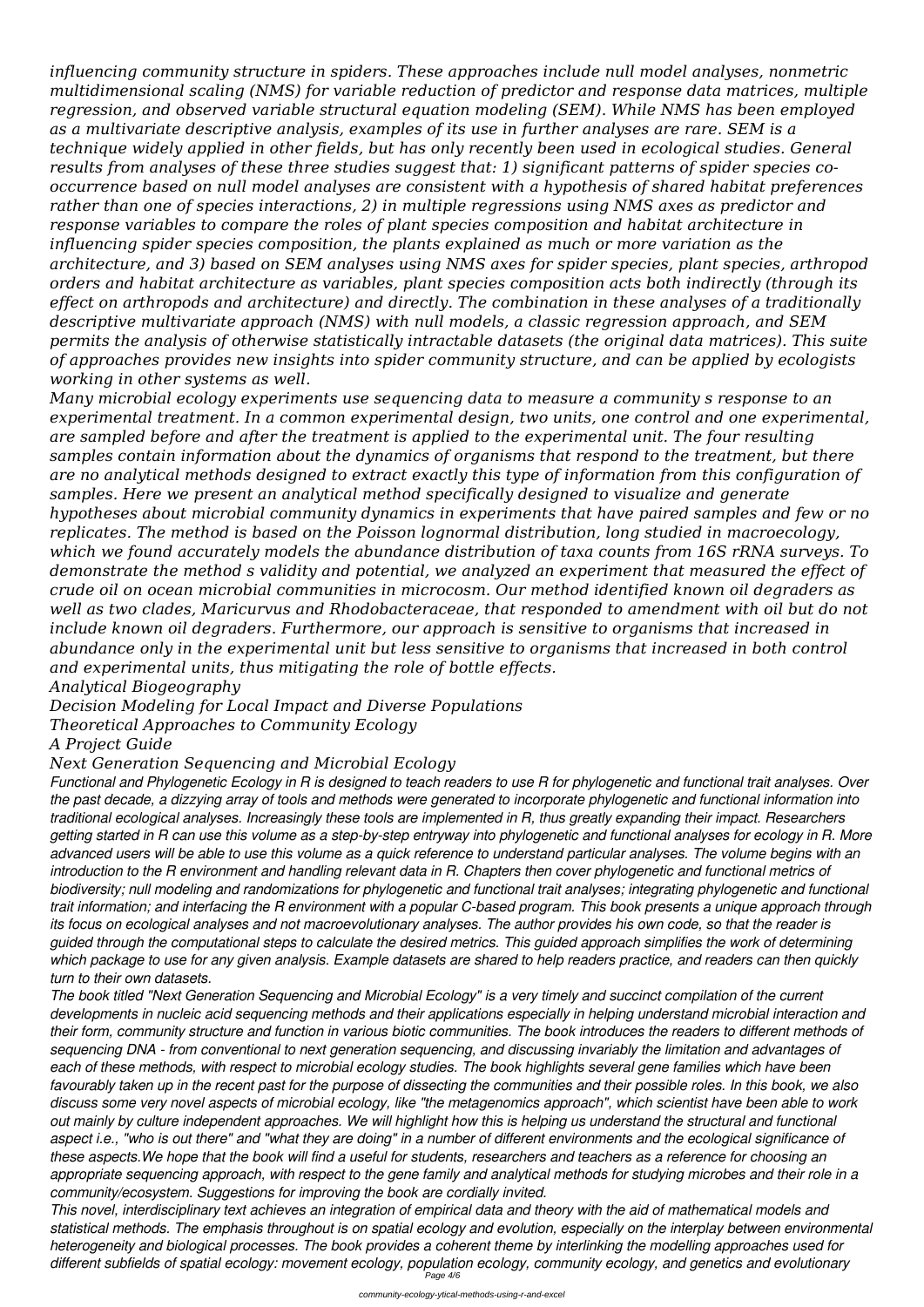*ecology (each being represented by a separate chapter). Each chapter starts by describing the concept of each modelling approach in its biological context, goes on to present the relevant mathematical models and statistical methods, and ends with a discussion of the benefits and limitations of each approach. The concepts and techniques discussed throughout the book are illustrated throughout with the help of empirical examples. This is an advanced text suitable for any biologist interested in the integration of empirical data and theory in spatial ecology/evolution through the use of quantitative/statistical methods and mathematical models. The book will also be of relevance and use as a textbook for graduate-level courses in spatial ecology, ecological modelling, theoretical ecology, and statistical ecology.*

# *Analytical Methods Using R and Excel Statistics for Ecologists Using R and Excel Analysis of Ecological Communities Population Ecology in Practice*

#### *Community Ecology*

This book represents an introduction to ecoacoustics theory, to the application of the Acoustic Complexity Indices (ACIs) to acoustic survey, and to the use of an innovative software to process acoustic data. It enables readers to comprehend the main principles that guide the recent development of ecoacoustics and offers a synthesis about the role of sound in the ecological research. Readers will be introduced to the use of the ACIs by a detailed description of the main algorithms recently formulated and on their correct application in the acoustic processing concurring to the creation of sonic information systems. Readers will also find a new dedicated software application, namely SonoScape, that is described in detail with its codes attached in the supplementary material in a completely visible format. The SonoScape is a performing software application operating in MatLab® and is enriched of several options to manage single and large collection of acoustics files. It vides the feasibility to process data at different temporal scale, using different combination of parameters, and to extract novel complexity measures such as entropy and fractal dimension of ecoacoustic events. It also offers functions to visualize the results using customized 3-D plots or ternary plots, intuitively demonstrating the patterns of ACIs based on the vast number of numerical results. Finally, this book provides several examples of case studies with the aim of better understanding the potentiality of ACIs and the power of SonoScape as multitasking software to approaching the complexity of the ecoacoustic investigation. Students and scholars in ecology, land managers and technicians may find an important tool to interpret the complex relationship between humans and natural processes when sounds are adopted as proxy.

The ability to manipulate spatial data in different forms and to extract additional meaning from them is at the heart of GIS, yet genuine spatial analysis tools are rarely incorporated into commercial software, thus seriously limiting their usefulness. The future of GIS technology wil depend largely on the incorporation of more powerful analytical and modelling functions and there is agreement within the GIS community of the urgent need to address these issues. This text attempts this task. It presents the latest information on incorporating spatial analysis tools into GIS, and includes concepts and applications from both the environmental and socio-econimc sciences.

Community ecology: the study of the patterns and processes involving two or more species - has developed rapidly two decades, driven by new and more sophisticated research techniques, advances in mathematical theory and mo the increasing pressure on the environment wrought by humans. Once a purely descriptive science, it is now one o forward-looking areas of scientific inquiry. Morin skillfully guides the reader through the main tenets and central concepts community ecology - competition, predation, food webs, indirect effects, habitat selection, diversity, and successio attempt to introduce the reader to the most balanced coverage possible, Morin includes examples drawn from bot aquatic and terrestrial realm and from both plant and animal species. Balancing theory with experimentation and di on exciting new studies to complement the historical foundations of the discipline, he also stresses that both the theoretical approaches are necessary to drive ecology foward into the new millenium. The final chapter on applied community ecology ably demonstrates how community ecological processes have a wide environmental relevance. in its infancy, the application of community ecology to emerging problems in human-dominated ecosystems could r problems as diverse as management strategies for important diseases transmitted by animals and the restoration reconstruction of viable communities. Required reading for all students and practitioners interested in community phenomena, Community Ecology marks an important contribution to the development of this protean discipline. The serious textbook for a decade on one of the keystone subdisciplines of ecology. Broad taxonomic and habitat cove Page 5/6

A comprehensive guide to the theory, methodology, and development for modeling systems of systems Modeling and Managing Interdependent Complex Systems of Systems examines the complexity of, and the risk to, emergent interconnected and interdependent complex systems of systems in the natural and the constructed environment, and in its critical infrastructures. For systems modelers, this book focuses on what constitutes complexity and how to understand, model and manage it.Previous modeling methods for complex systems of systems were aimed at developing theory and methodologies for uncoupling the interdependencies and interconnections that characterize them. In this book, the author extends the above by utilizing public- and private- sector case studies; identifies, explores, and exploits the core of interdependencies; and seeks to understand their essence via the states of the system, and their dominant contributions to the complexity of systems of systems. The book proposes a reevaluation of fundamental and practical systems engineering and risk analysis concepts on complex systems of systems developed over the past 40 years. This important resource: Updates and streamlines systems engineering theory, methodology, and practice as applied to complex systems of systems Introduces modeling methodology inspired by philosophical and conceptual thinking from the arts and sciences Models the complexity of emergent interdependent and interconnected complex systems of systems by analyzing their shared states, decisions, resources, and decisionmakers Written for systems engineers, industrial engineers, managers, planners, academics and other professionals in engineering systems and the environment,this text is the resource for understanding the fundamental principles of modeling and managing complex systems of systems, and the risk thereto. Energy Research Abstracts

Methods for Ecological Research on Terrestrial Small Mammals Functional and Phylogenetic Ecology in R

A Novel Analysis Method for Paired-sample Microbial Ecology Experiments

Contributions - Scripps Institution of Oceanography